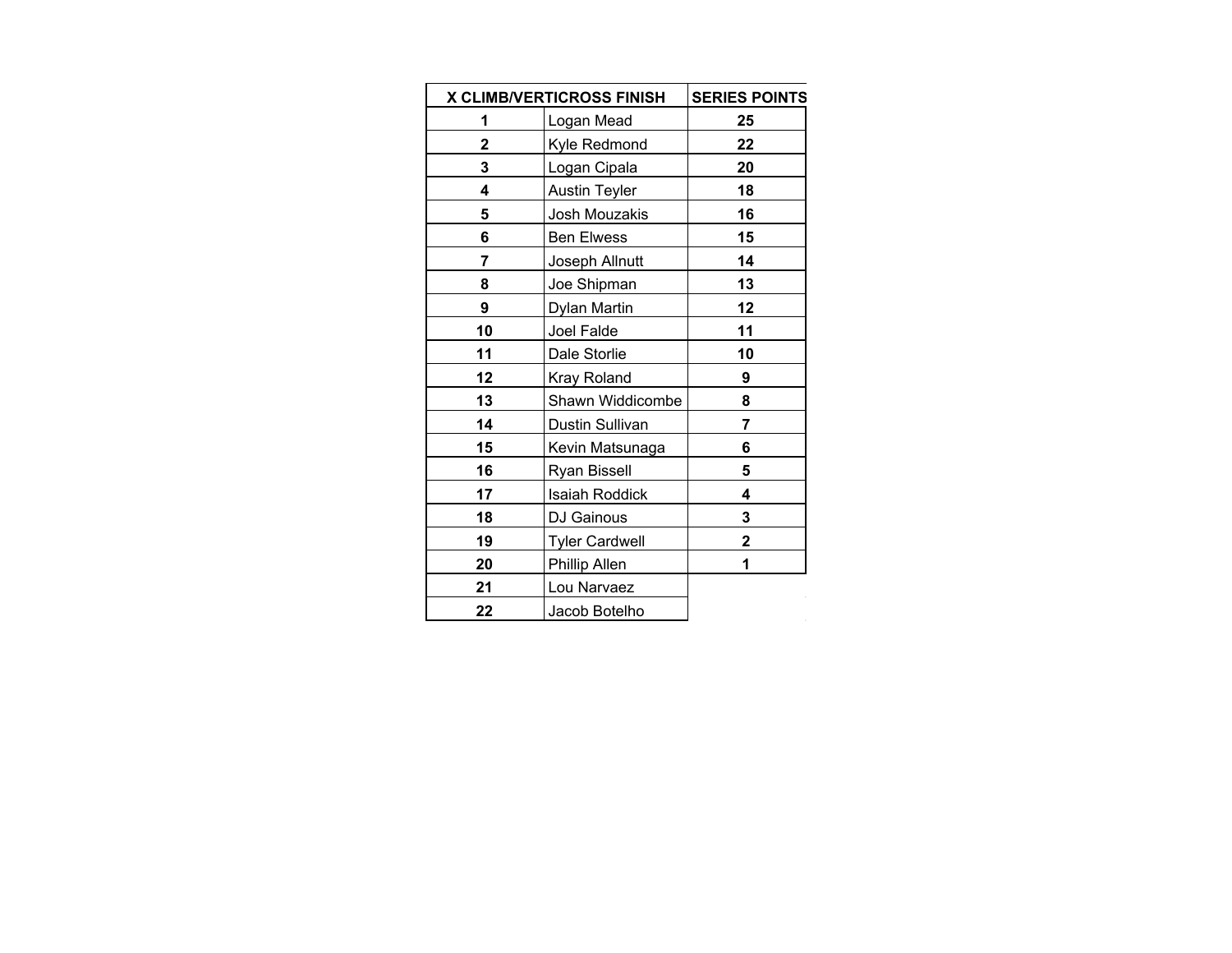| <b>ENDUROCLIMB SHOOTOUT FINISH</b> |                      |  |  |
|------------------------------------|----------------------|--|--|
| 1                                  | <b>Austin Teyler</b> |  |  |
| 2                                  | Josh Mouzakis        |  |  |
| 3                                  | Logan Cipala         |  |  |
| 4                                  | Brandon Magaan       |  |  |
| 5                                  | Logan Mead           |  |  |
| 6                                  | Joe Shipman          |  |  |
| 7                                  | Kyle Redmond         |  |  |
| 8                                  | Cole Malinowski      |  |  |
| 9                                  | Joseph Allnutt       |  |  |
| 10                                 | Anson Maloney        |  |  |
| 11                                 | <b>Mike Norton</b>   |  |  |
| 12                                 | Jordan Strong        |  |  |
| 13                                 | Lou Narvaez          |  |  |
| 14                                 | Joel Falde           |  |  |
| 15                                 | Shawn Widdicombe     |  |  |
| 16                                 | Paul Wolfson         |  |  |
| 17                                 | Luke Storlie         |  |  |
| 18                                 | <b>Troy Doyle</b>    |  |  |
| 19                                 | <b>Ryan Bissell</b>  |  |  |
| 20                                 | Eric Kelly           |  |  |
| 21                                 | William Wallace Jr.  |  |  |
| 22                                 | Erik Schaffer        |  |  |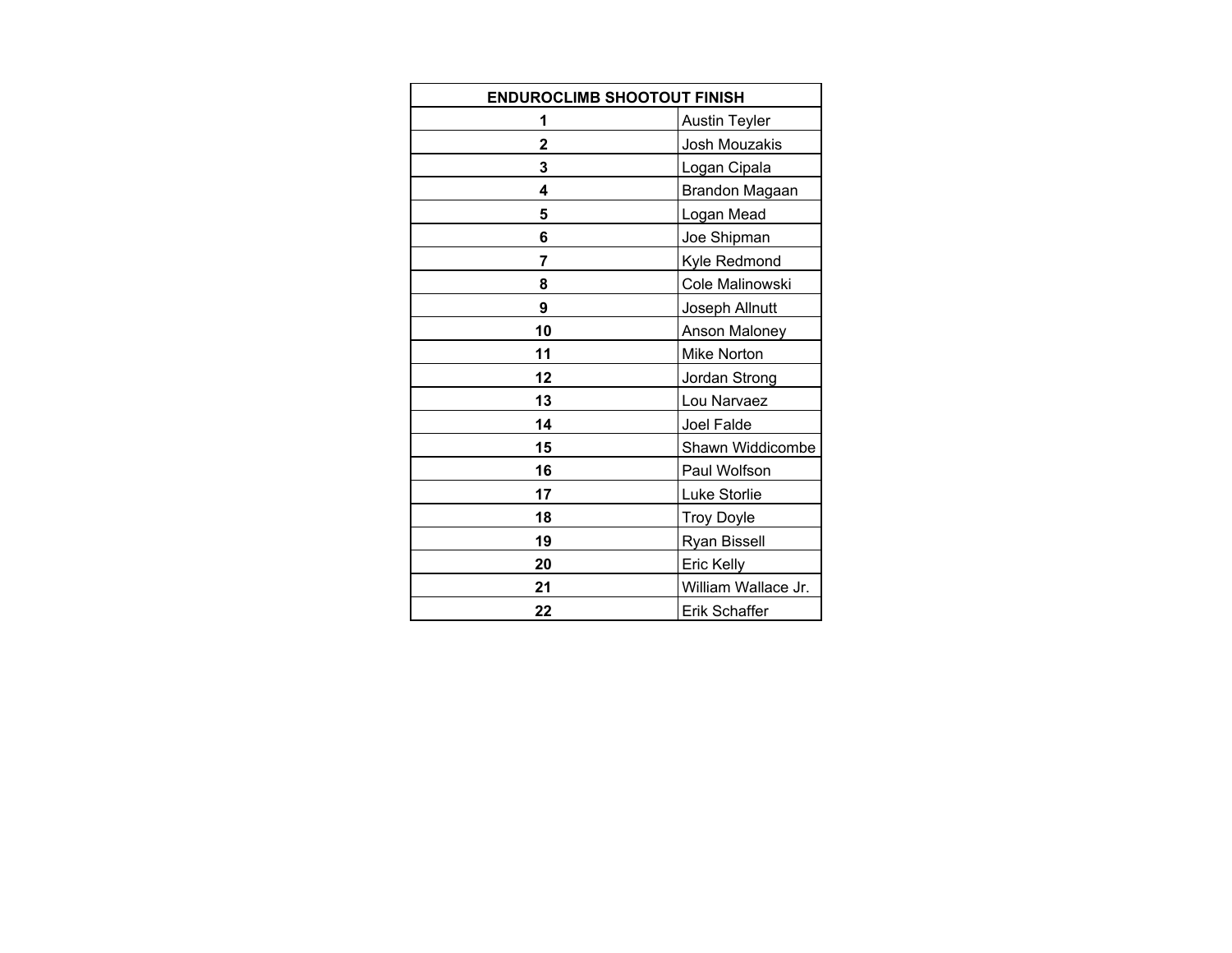|                | X Climb/Verticross Qualifier |                |         |         |             |
|----------------|------------------------------|----------------|---------|---------|-------------|
|                |                              |                |         |         |             |
|                | <b>First Name</b>            | Last Name      | 1st Run | 2nd Run | <b>Best</b> |
|                |                              |                |         |         |             |
| $\mathbf{1}$   | Kyle                         | Redmond        | 13.388  | 12.598  | 12.598      |
| $\overline{2}$ | Logan                        | Mead           | 13.106  | 12.854  | 12.854      |
| 3              | Josh                         | Mouzakis       | 16.57   | 12.897  | 12.897      |
| 4              | Austin                       | Teyler         | 12.993  | 13.89   | 12.993      |
| 5              | Ben                          | Elwess         | 15.418  | 13.236  | 13.236      |
| 6              | Logan                        | Cipala         | 13.83   | 13.258  | 13.258      |
| $\overline{7}$ | Joseph                       | Allnutt        | 13.976  | 13.846  | 13.846      |
| 8              | Dylan                        | Martin         | 14.59   | 15.264  | 14.59       |
| 9              | Tyler                        | Cardwell       | 18.997  | 14.686  | 14.686      |
| 10             | Joe                          | Shipman        | 522     | 14.97   | 14.97       |
| 11             | Joel                         | Falde          | 453     | 15.92   | 15.92       |
| 12             | Dale                         | Storlie        | 16.481  | 16.06   | 16.06       |
| 13             | Phillip                      | Allen          | 16.253  | 20.575  | 16.253      |
| 14             | Isaiah                       | Roddick        | 16.483  | 16.897  | 16.483      |
| 15             | <b>DJ</b>                    | Gainous        | 19.225  | 17.18   | 17.18       |
| 16             | Kray                         | Roland         | 19.258  | 17.653  | 17.653      |
| 17             | Shawn                        | Widdicombe     | 18.512  | 402     | 18.512      |
| 18             | Lou                          | Narvaez        | 18.619  | 18.863  | 18.619      |
| 19             | Dustin                       | Sullivan       | 25.758  | 24.798  | 24.798      |
| 20             | Kevin                        | Matsunaga      | 27.879  | 453     | 27.879      |
| 21             | Ryan                         | <b>Bissell</b> | 639     | 384     | 639         |
| 22             | Jacob                        | <b>Botelho</b> | 582     | 350     | 582         |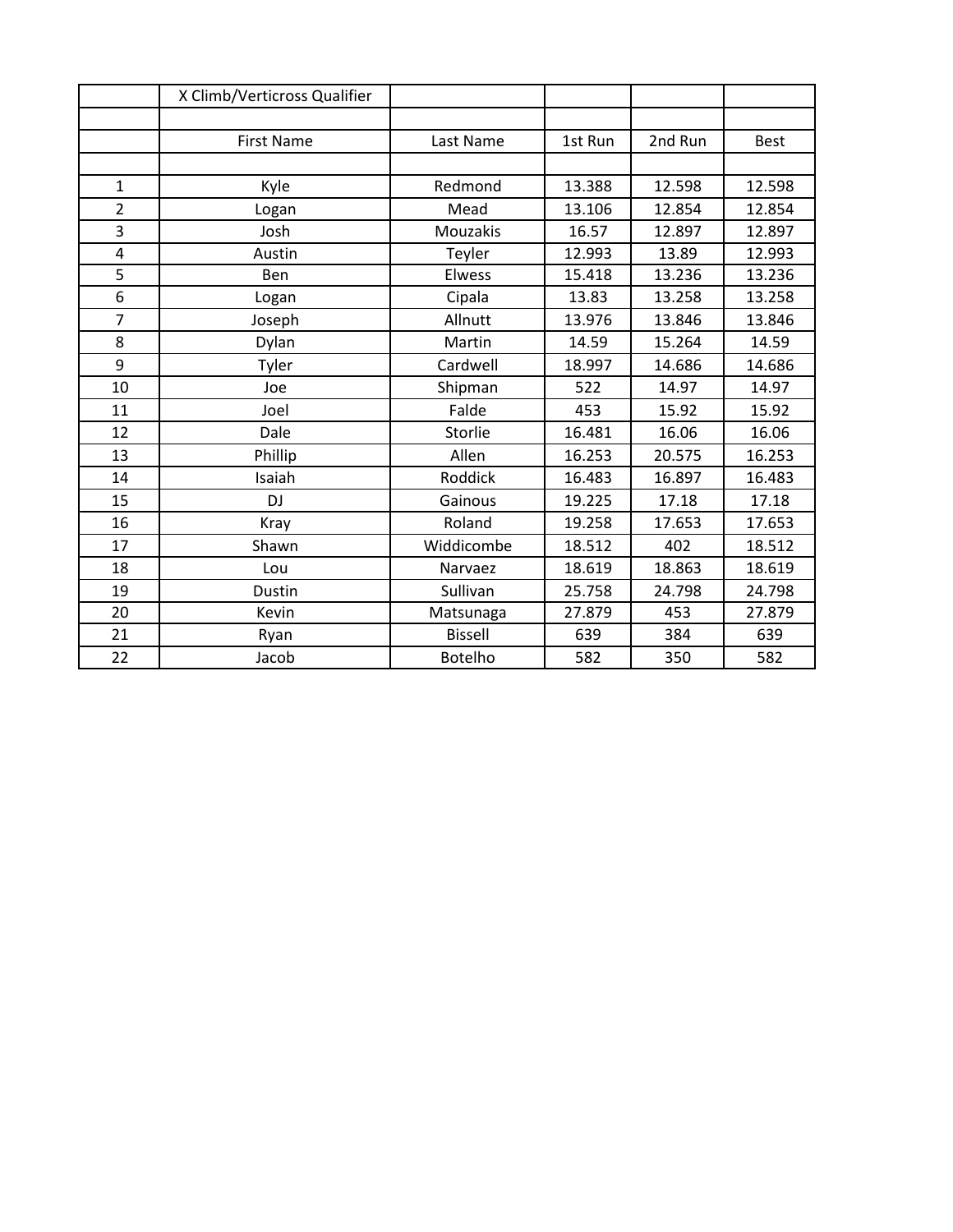|    | Pro Masters       |                |         |         |             |
|----|-------------------|----------------|---------|---------|-------------|
|    |                   |                |         |         |             |
|    | <b>First Name</b> | Last Name      | 1st Run | 2nd Run | <b>Best</b> |
|    |                   |                |         |         |             |
| 1  | Todd              | Teyler         | 18.857  | 13.035  | 13.035      |
| 2  | William           | Wallace        | 15.747  | 19.828  | 15.474      |
| 3  | Patrick           | Johnson        | 15.68   | 16.644  | 15.68       |
| 4  | Joel              | Falde          | 19.533  | 16.703  | 16.703      |
| 5  | Jeff              | Dillard        | 16.999  | 17.588  | 16.999      |
| 6  | Erik              | Schaffer       | 19.253  | 20.456  | 19.253      |
| 7  | Scott             | Morey          | 20.039  | 22.257  | 20.039      |
| 8  | Tom               | <b>Iverson</b> | 20.079  | 336     | 20.079      |
| 9  | Paul              | Wolfson        | 648     | 639     | 648         |
| 10 | Dan               | Matsunaga      | 231     | 471     | 471         |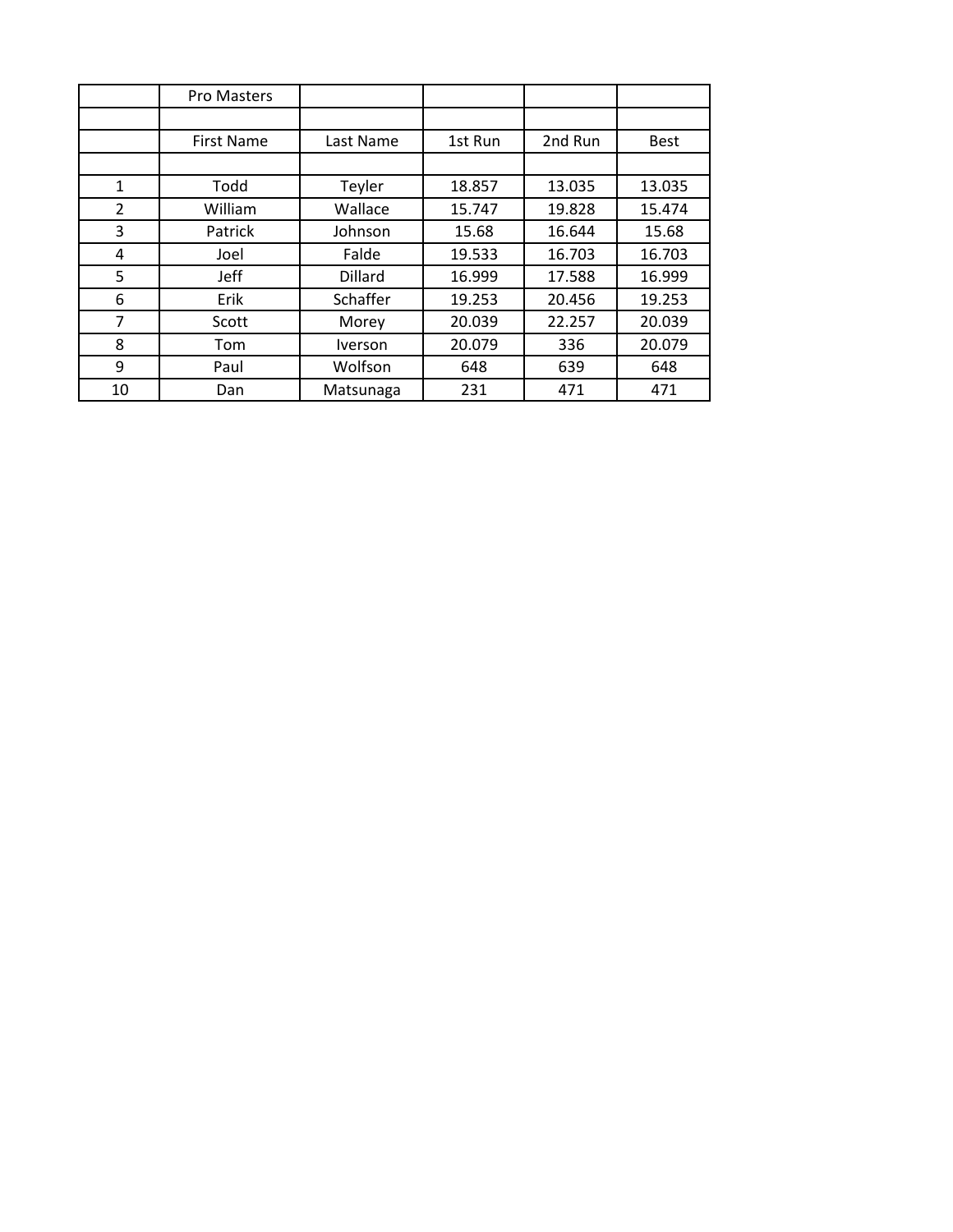|                         | 700 Pro           |              |         |         |             |
|-------------------------|-------------------|--------------|---------|---------|-------------|
|                         |                   |              |         |         |             |
|                         | <b>First Name</b> | Last Name    | 1st Run | 2nd Run | <b>Best</b> |
|                         |                   |              |         |         |             |
| 1                       | Logan             | Mead         | 16.19   |         | 16.19       |
| $\overline{2}$          | Tyler             | Cardwell     | 16.73   | 504     | 16.73       |
| 3                       | Joseph            | Allnutt      | 18.12   | 16.97   | 16.97       |
| $\overline{\mathbf{4}}$ | Kyle              | Redmond      | 19.27   | 17.24   | 17.24       |
| 5                       | Logan             | Cipala       | 540     | 17.29   | 17.29       |
| 6                       | Joe               | Shipman      | 20.78   | 17.33   | 17.33       |
| $\overline{7}$          | Dylan             | Martin       | 462     | 19.7    | 19.7        |
| 8                       | Joel              | Falde        | 20.94   | 654     | 20.94       |
| 9                       | Austin            | Teyler       | 426     | 21.58   | 21.58       |
| 10                      | Isaiah            | Roddick      | 561     | 22.76   | 22.76       |
| 11                      | Josh              | Mouzakis     | 366     | 23.94   | 23.94       |
| 12                      | Ed                | Kelly        | 564     | 606     | 606         |
| 13                      | Dustin            | Sullivan     | 606     | 549     | 606         |
| 14                      | Mike              | Norton       | 525     | 573     | 573         |
| 15                      | Erik              | Schaffer     | 549     | 573     | 573         |
| 16                      | Jacob             | Davis        | 573     | 457     | 573         |
| 17                      | William           | Wallace      | 516     | 570     | 570         |
| 18                      | David             | Aguirre      | 498     | 564     | 564         |
| 19                      | <b>DJ</b>         | Gainous      | 561     | 426     | 561         |
| 20                      | Shawn             | Widdicombe   | 552     | 441     | 552         |
| 21                      | Jeff              | Dillard      | 384     | 546     | 546         |
| 22                      | Todd              | Teyler       | 534     | 544     | 544         |
| 23                      | Ben               | Elwess       | 471     | 543     | 543         |
| 24                      | Patrick           | Johnson      | 525     | 378     | 525         |
| 25                      | <b>Bailey</b>     | Dillard      | 531     | 519     | 519         |
| 26                      | Phillip           | Allen        | 504     | 360     | 504         |
| 27                      | Chase             | Miller       | 504     | 375     | 504         |
| 28                      | Danny             | <b>Brady</b> | 495     | 369     | 495         |
| 29                      | Dan               | Matsunaga    | 270     | 492     | 492         |
| 30                      | Lou               | Narvaez      | 483     | 447     | 483         |
| 31                      | Jacob             | Botelho      | 465     | 363     | 465         |
| 32                      | Luke              | Storlie      | 459     | 417     | 459         |
| 33                      | Tom               | Iverson      | 429     | 276     | 429         |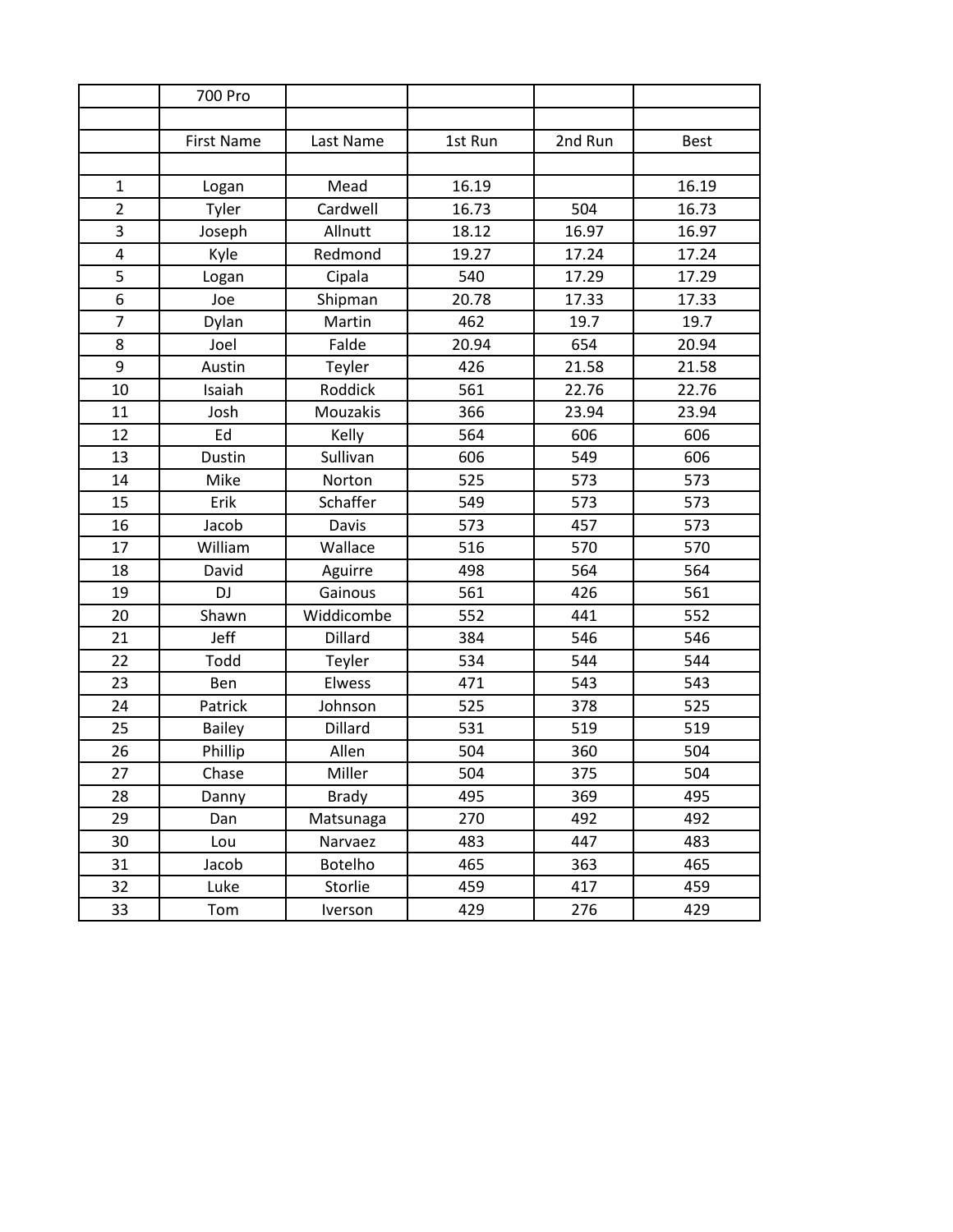|                         | Hellclimb Challenge |                |         |         |             |
|-------------------------|---------------------|----------------|---------|---------|-------------|
|                         |                     |                |         |         |             |
|                         | <b>First Name</b>   | Last Name      | 1st Run | 2nd Run | <b>Best</b> |
| $\mathbf{1}$            | Austin              | Teyler         | 531     | 18.59   | 18.59       |
| $\overline{2}$          | Logan               | Mead           | 504     | 648     | 648         |
| 3                       | Joe                 | Shipman        | 486     | 597     | 597         |
| $\overline{\mathbf{4}}$ | Logan               | Cipala         | 393     | 555     | 555         |
| 5                       | Kyle                | Redmond        | 543     | 510     | 543         |
| 6                       | Josh                | Mouzakis       | 519     | 507     | 519         |
| $\overline{7}$          | Joseph              | Allnutt        | 513     | 483     | 513         |
| 8                       | Cole                | Malinowski     | 495     | 399     | 495         |
| 9                       | Anson               | Maloney        | 489     | 456     | 489         |
| 10                      | <b>Brandon</b>      | Magann         | 474     | 330     | 474         |
| 11                      | Ben                 | Elwess         | 303     | 441     | 441         |
| 12                      | Jacob               | Davis          | 429     | 372     | 429         |
| 13                      | Paul                | Wolfson        | 375     | 429     | 429         |
| 14                      | Mike                | Norton         | 339     | 423     | 423         |
| 15                      | Jordan              | Strong         | 339     | 396     | 396         |
| 16                      | <b>Bailey</b>       | <b>Dillard</b> | 324     | 387     | 387         |
| 17                      | Lou                 | Narvaez        | 345     | 381     | 381         |
| 18                      | Luke                | Storlie        | 378     | 255     | 378         |
| 19                      | Matt                | Gaspar         | 366     | 321     | 366         |
| 20                      | Joel                | Falde          | 345     | 363     | 363         |
| 21                      | Shawn               | Widdicombe     | 357     | 270     | 357         |
| 22                      | Dustin              | Greenwoot      | 339     | 351     | 351         |
| 23                      | Troy                | Doyle          | 336     | 338     | 336         |
| 24                      | Kevin               | Boggan         | 330     | 306     | 330         |
| 25                      | Ryan                | <b>Bissell</b> | 267     | 306     | 306         |
| 26                      | Ed                  | Kelly          | 279     | 306     | 306         |
| 27                      | William             | Wallace jr     | 288     | 303     | 303         |
| 28                      | Erik                | Schaffer       | 297     | 300     | 300         |
| 29                      | David               | Aguirre        | 234     | 294     | 294         |
| 30                      | Shane               | Murphy         | 261     | 288     | 288         |
| 31                      | Trever              | Roland         | 249     | 285     | 285         |
| 32                      | Dakota              | Strand         | 285     | 264     | 285         |
| 33                      | Justin              | Nelson         | 288     | 279     | 279         |
| 34                      | Patrick             | Johnson        | 276     | 264     | 276         |
| 35                      | Jr.                 | Manoles        | 276     | 267     | 276         |
| 36                      | Danny               | <b>Brady</b>   | 258     | 261     | 261         |
|                         |                     |                |         |         |             |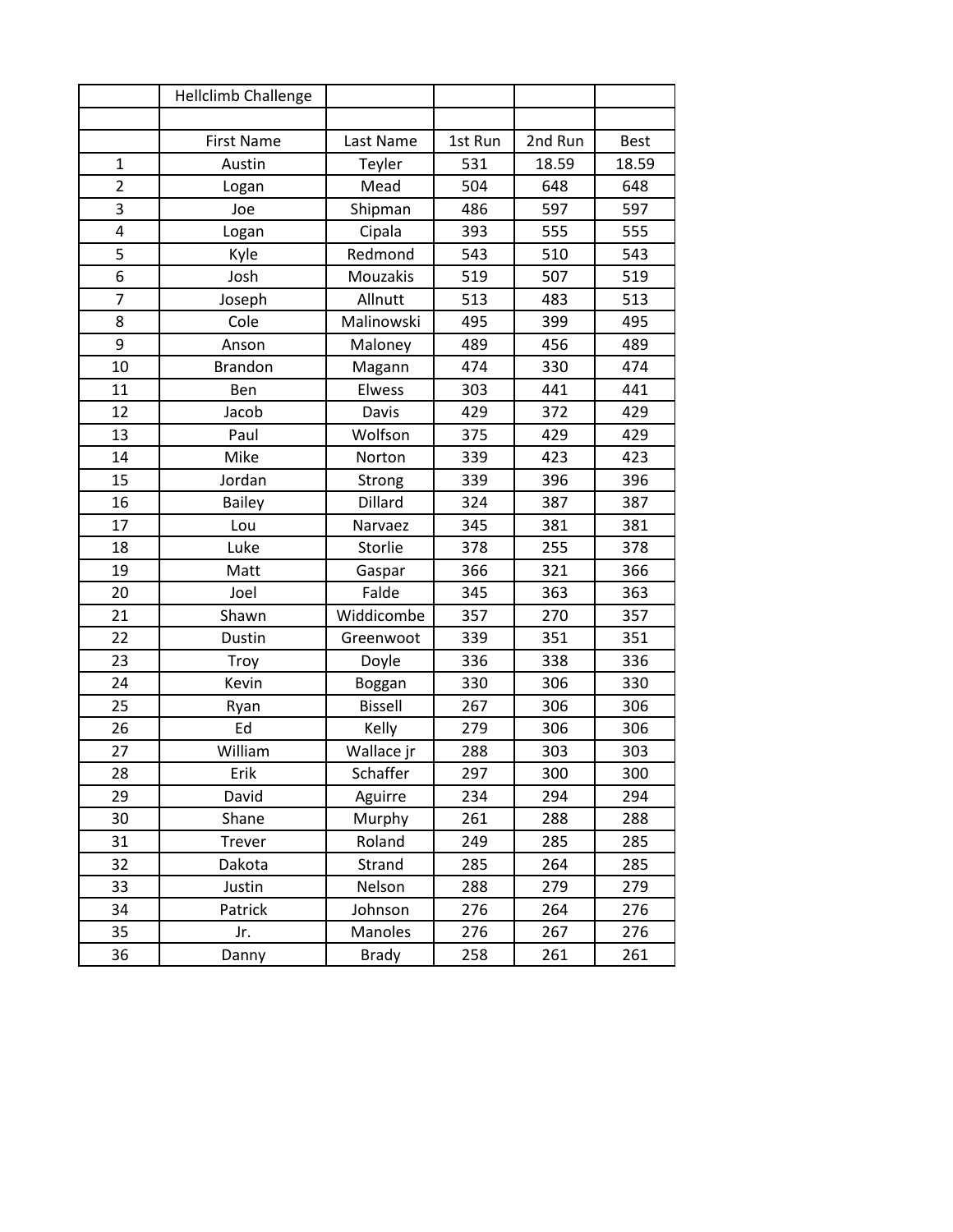|                | Open Pro          |                 |         |         |             |
|----------------|-------------------|-----------------|---------|---------|-------------|
|                |                   |                 |         |         |             |
|                | <b>First Name</b> | Last Name       | 1st Run | 2nd Run | <b>Best</b> |
| $\mathbf{1}$   | Logan             | Cipala          | 17.062  |         | 17.062      |
| $\overline{2}$ | Logan             | Mead            | 17.242  | 18.566  | 17.274      |
| 3              | Kyle              | Redmond         | 18.197  | 537     | 18.179      |
| $\overline{4}$ | Josh              | <b>Mouzakis</b> | 16.686  | 516     | 18.686      |
| 5              | Dylan             | Martin          | 18.792  | 19.98   | 19.98       |
| 6              | Todd              | Teyler          | 20.718  | 330     | 20.718      |
| $\overline{7}$ | Joe               | Shipman         | 21.521  | 21.084  | 21.084      |
| 8              | Joseph            | Allnutt         | 555     | 516     | 555         |
| 9              | Shawn             | Widdicombe      | 489     | 540     | 540         |
| 10             | Tyler             | Cardwell        | 513     | 537     | 537         |
| 11             | Scott             | Morey           | 537     |         | 537         |
| 12             | Austin            | Teyler          | 528     | 531     | 531         |
| 13             | Jacob             | Davis           | 531     |         | 531         |
| 14             | Joel              | Falde           | 492     | 513     | 513         |
| 15             | Erik              | Schaffer        | 495     | 504     | 504         |
| 16             | Bailey            | Dillard         | 504     | 492     | 504         |
| 17             | Ben               | <b>Elwess</b>   | 495     | 492     | 495         |
| 18             | Jeff              | Dillard         | 489     | 438     | 489         |
| 19             | Luke              | Storlie         | 480     | 261     | 480         |
| 20             | Dale              | Storlie         | 465     | 426     | 465         |
| 21             | Ryan              | <b>Bissell</b>  | 336     | 225     | 336         |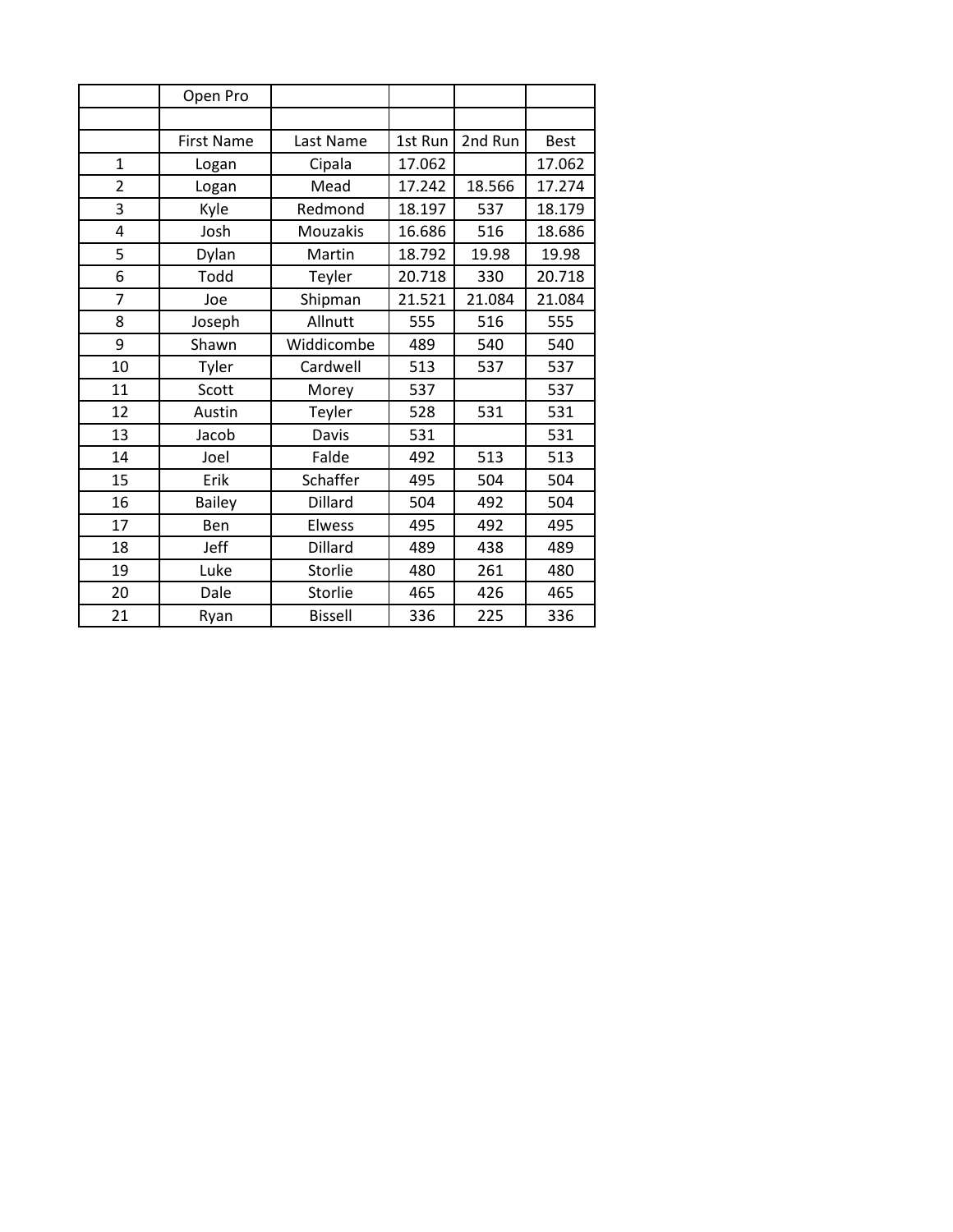| 0-65cc Extended   |               |         |         |             |
|-------------------|---------------|---------|---------|-------------|
|                   |               |         |         |             |
| <b>First Name</b> | Last Name     | 1st Run | 2nd Run | <b>Best</b> |
|                   |               |         |         |             |
| Kaeson            | Shipman       | 171     | 330     | 330         |
| Akoni             | Norato        | 180     | 210     | 210         |
| Kael              | Widdicombe    | 216     | 213     | 216         |
| Kacey             | <b>Byrkit</b> | 216     | 207     | 216         |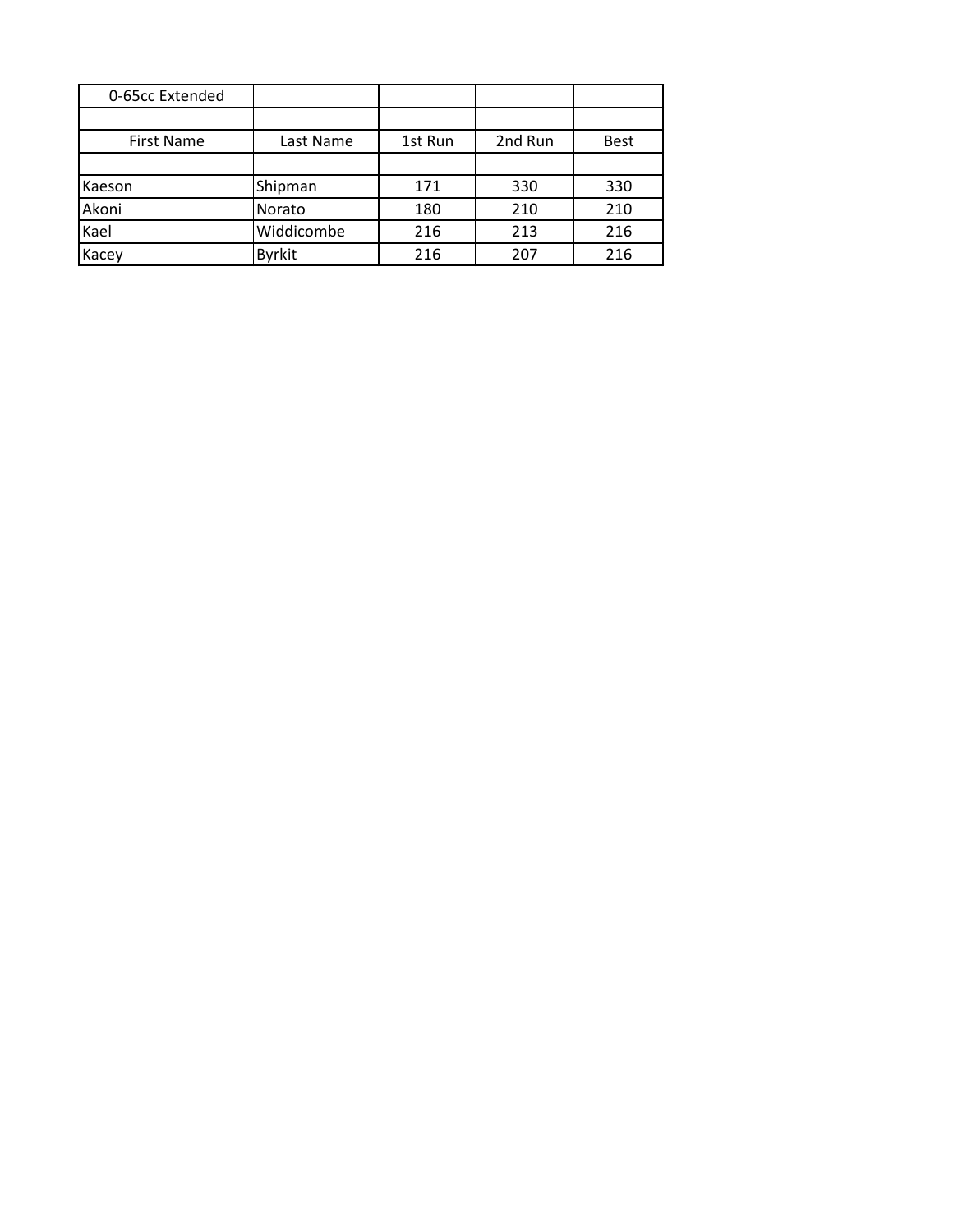| 79-112cc Extended |                |         |         |             |
|-------------------|----------------|---------|---------|-------------|
|                   |                |         |         |             |
| <b>First Name</b> | Last Name      | 1st Run | 2nd Run | <b>Best</b> |
|                   |                |         |         |             |
| Tyler             | Wallace        | 243     | 588     | 588         |
| <b>Nick</b>       | <b>Bradley</b> | 264     | 399     | 399         |
| Kaeson            | Shipman        | 216     | 333     | 333         |
| Adriana           | <b>Maples</b>  | 222     | 261     | 261         |
| Kael              | Widdicombe     | 258     | 258     | 258         |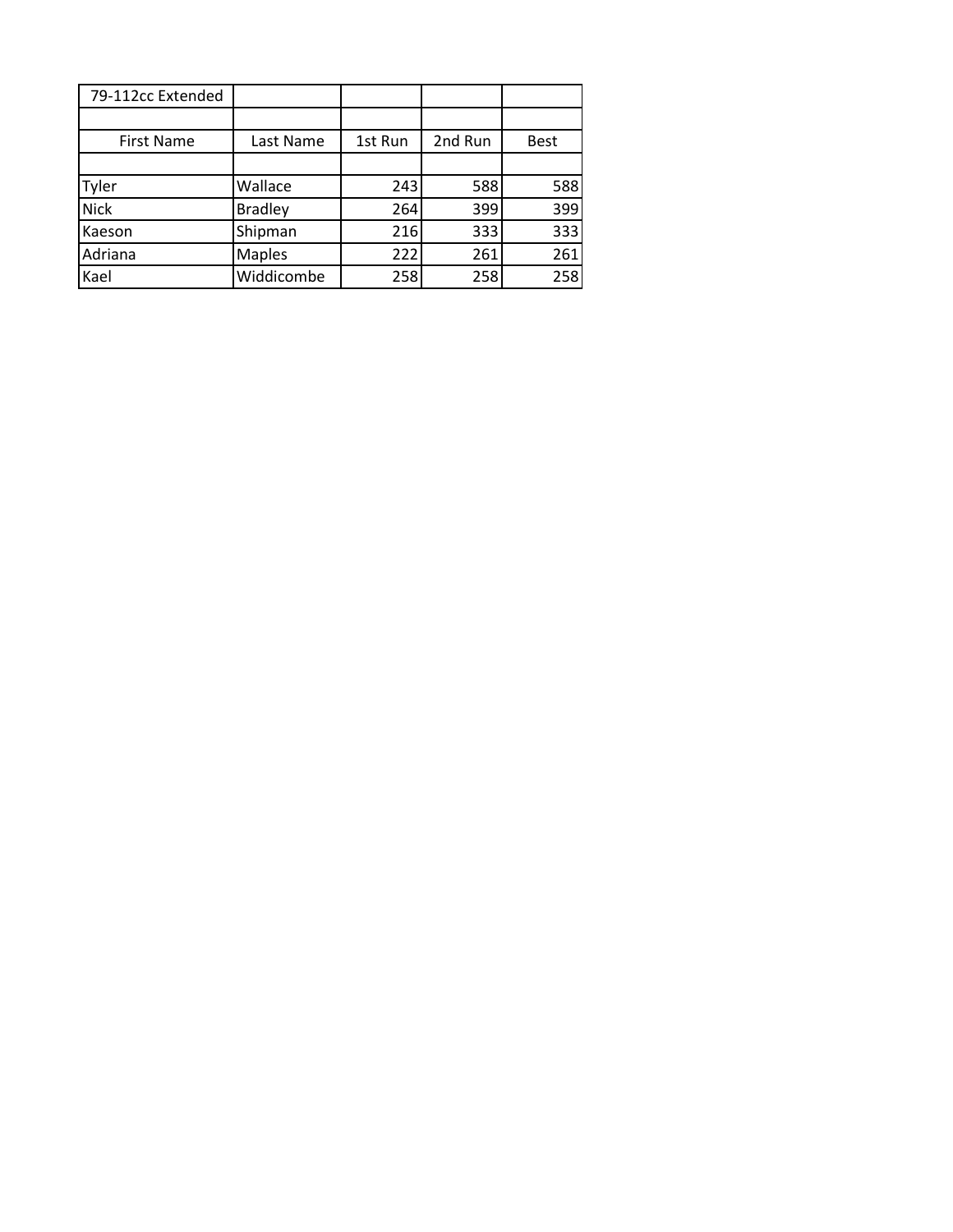| 125-250 Extended  |               |         |         |             |
|-------------------|---------------|---------|---------|-------------|
|                   |               |         |         |             |
| <b>First Name</b> | Last Name     | 1st Run | 2nd Run | <b>Best</b> |
|                   |               |         |         |             |
| Jon               | Wolfson       | 18.746  | 17.753  | 17.753      |
| Joe               | <b>Maples</b> | 20.356  | 18.231  | 18.231      |
| Gabe              | Gaspar        | 23.724  | 19.3    | 19.3        |
| Jacob             | Pollinger     | 423     | 501     | 501         |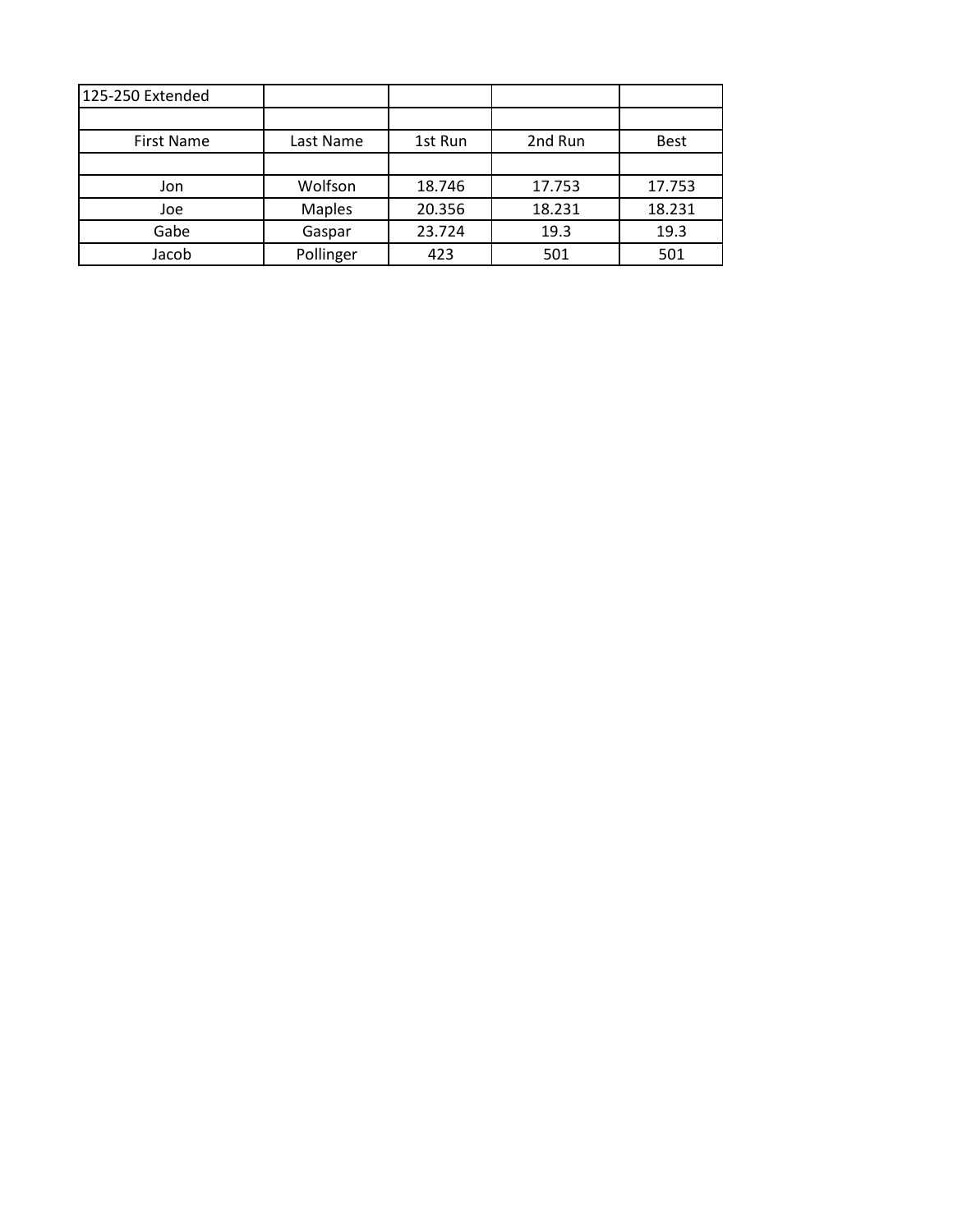| 251-450cc Extended |                 |         |         |             |
|--------------------|-----------------|---------|---------|-------------|
|                    |                 |         |         |             |
| <b>First Name</b>  | Last Name       | 1st Run | 2nd Run | <b>Best</b> |
|                    |                 |         |         |             |
| Josh               | Rogers          | 16.581  | 15.512  | 15.512      |
| Patrick            | larraburu       | 17.79   | 15.976  | 15.976      |
| Jeremy             | Soiland         | 17.15   | 16.106  | 16.106      |
| Wes                | Kennedy         | 16.218  | 17.539  | 16.218      |
| Joe                | <b>Maples</b>   | 17.705  | 16.603  | 16.603      |
| Jon                | Wolfson         | 17.745  | 16.791  | 16.791      |
| Dustin             | Greunwoot       | 17.641  | 17.553  | 17.553      |
| Trevor             | Alcariza        | 17.58   | 19.228  | 17.58       |
| Dan                | Marino          | 17.718  | 19.313  | 17.718      |
| Kolby              | Welch           | 26.838  | 17.884  | 17.844      |
| Alex               | Frost           | 300     | 18.166  | 18.166      |
| Trever             | Roland          | 21.099  | 18.176  | 18.176      |
| Arthur             | Swiecki         | 21.515  | 18.432  | 18.432      |
| Kevin              | Boggan          | 18.902  | 19.769  | 18.902      |
| <b>Nick</b>        | VandenBroek     | 22.428  | 19.204  | 19.204      |
| Logan              | Roth            | 342     | 20.183  | 20.183      |
| William            | Wallace jr      | 324     | 20.479  | 20.479      |
| Daniel             | Ludtke          | 258     | 20.562  | 20.562      |
| Dakota             | <b>Ricketts</b> | 21.056  | 21.096  | 21.056      |
| Bobby              | Ward            | 22.533  | 21.968  | 21.968      |
| Roland             | Alcariza        | 22.113  | 336     | 22.113      |
| Alisha             | Narvaez         | 22.975  | 22.298  | 22.298      |
| Justin             | Levers          | 477     | 22.342  | 22.342      |
| tyler              | bissell         | 384     | 23.426  | 23.426      |
| Dan                | Rogers          | 24.21   | 23.829  | 23.829      |
| Troy               | Doyle           | 21.293  | 22.821  | 24.293      |
| Justin             | Nelson          | 342     | 29.149  | 29.149      |
| Matt               | Ray             | 351     | 29.233  | 29.233      |
| Jacob              | Pollinger       | 357     | 516     | 516         |
| Alex               | Gonzalez        | 513     | 351     | 513         |
| Jason              | Pollinger       | 510     | 369     | 510         |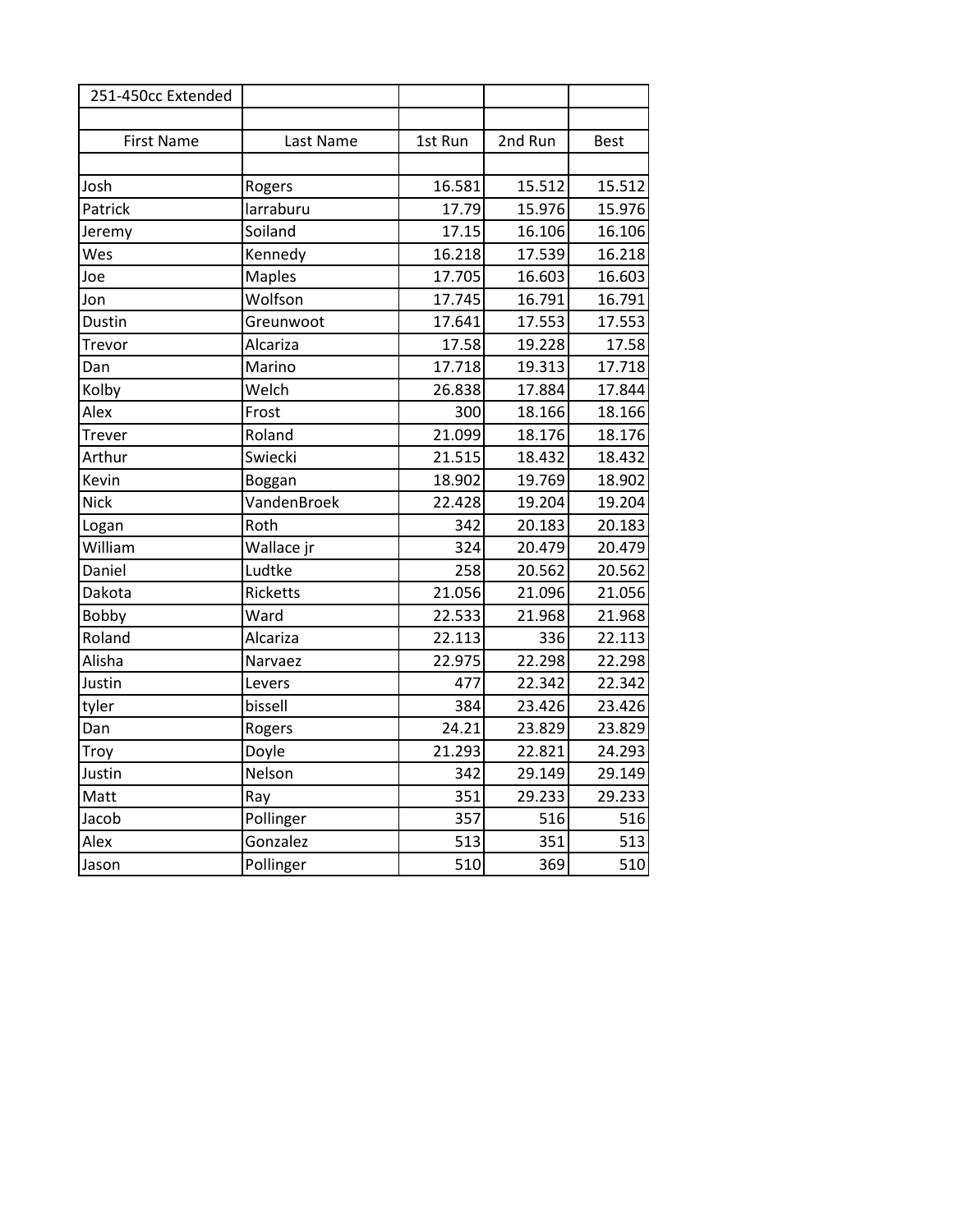| 451-550cc Extended |                  |         |         |             |
|--------------------|------------------|---------|---------|-------------|
|                    |                  |         |         |             |
| <b>First Name</b>  | Last Name        | 1st Run | 2nd Run | <b>Best</b> |
|                    |                  |         |         |             |
| Matt               | Gaspar           | 16.821  | 15.284  | 15.284      |
| Joe                | <b>Maples</b>    | 16.154  | 15.788  | 15.788      |
| Jeremy             | Soiland          | 16.601  | 16.319  | 16.319      |
| Jordan             | Strong           | 17.431  | 16.768  | 16.768      |
| Jon                | Wolfson          | 18.417  | 16.893  | 16.893      |
| Shawn              | <b>Adkins</b>    | 17.519  | 339     | 17.519      |
| Ben                | <b>Buseruini</b> | 492     | 17.62   | 17.62       |
| Arthur             | Swiecki          | 17.796  | 18.461  | 17.796      |
| Troy               | Doyle            | 20.189  | 18.282  | 18.282      |
| Dwight             | Hill             | 18.375  | 21.855  | 18.375      |
| <b>Nick</b>        | VandenBroek      | 19.997  | 19.257  | 19.257      |
| Richard            | Maestas          | 405     | 20.506  | 20.506      |
| Tyler              | <b>Bissell</b>   | 21.258  | 20.678  | 20.678      |
| Dan                | Marino           | 21.108  | 28.024  | 21.108      |
| Gabe               | Gaspar           | 501     | 24.034  | 24.034      |
| Steven             | Hara             | 24.198  |         | 24.198      |
| Alisha             | Narvaez          | 462     | 459     | 462         |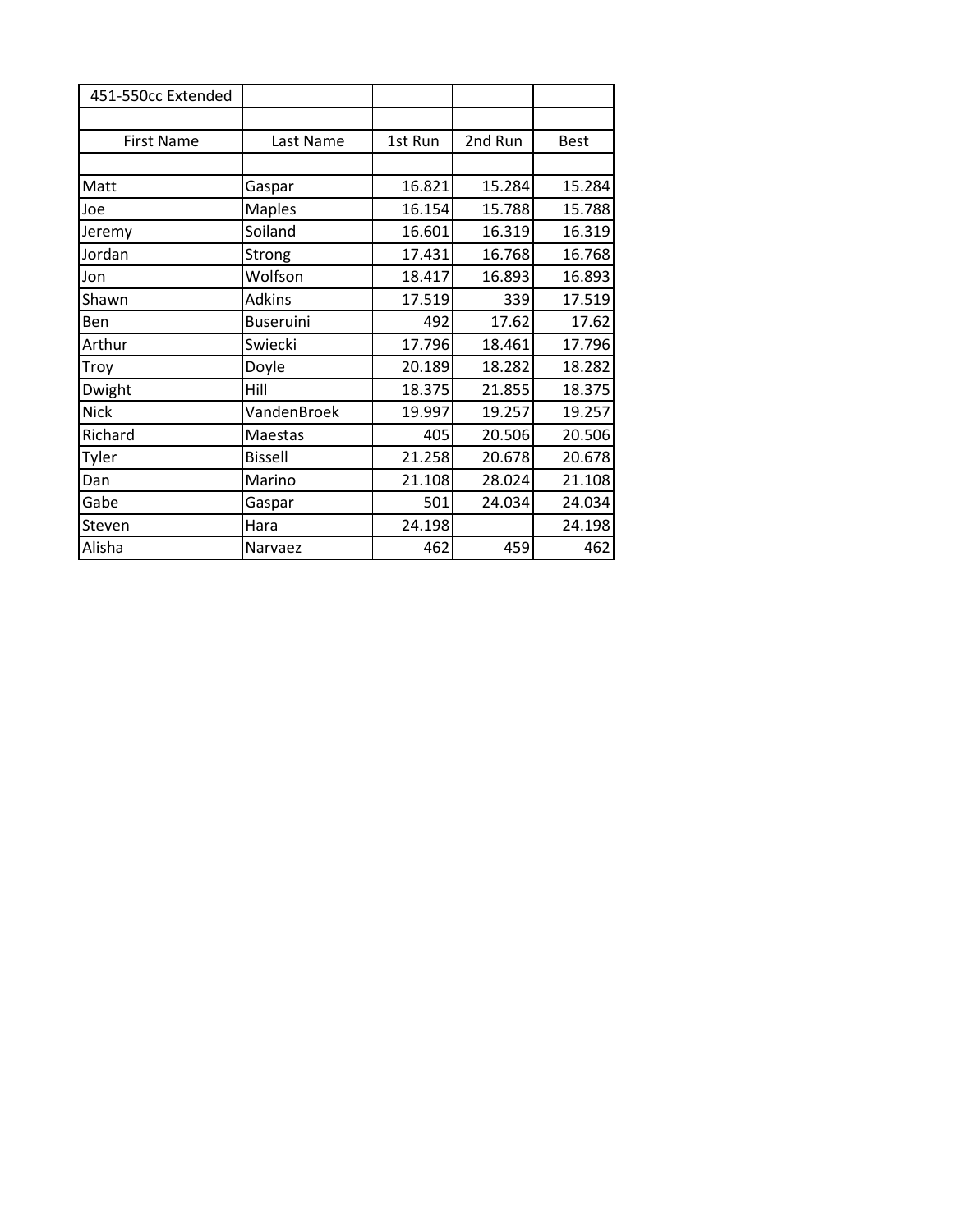| 600cc-Open Extended |           |         |         |             |
|---------------------|-----------|---------|---------|-------------|
|                     |           |         |         |             |
| <b>First Name</b>   | Last Name | 1st Run | 2nd Run | <b>Best</b> |
|                     |           |         |         |             |
| Jeremy              | Soiland   | 16.781  | 17.134  | 16.781      |
| Kevin               | Boggan    | 18.678  |         | 18.678      |
| Daniel              | Ludtke    | 21.892  | 22.164  | 21.892      |
| Alisha              | Narvaez   | 348     | 24.527  | 24.527      |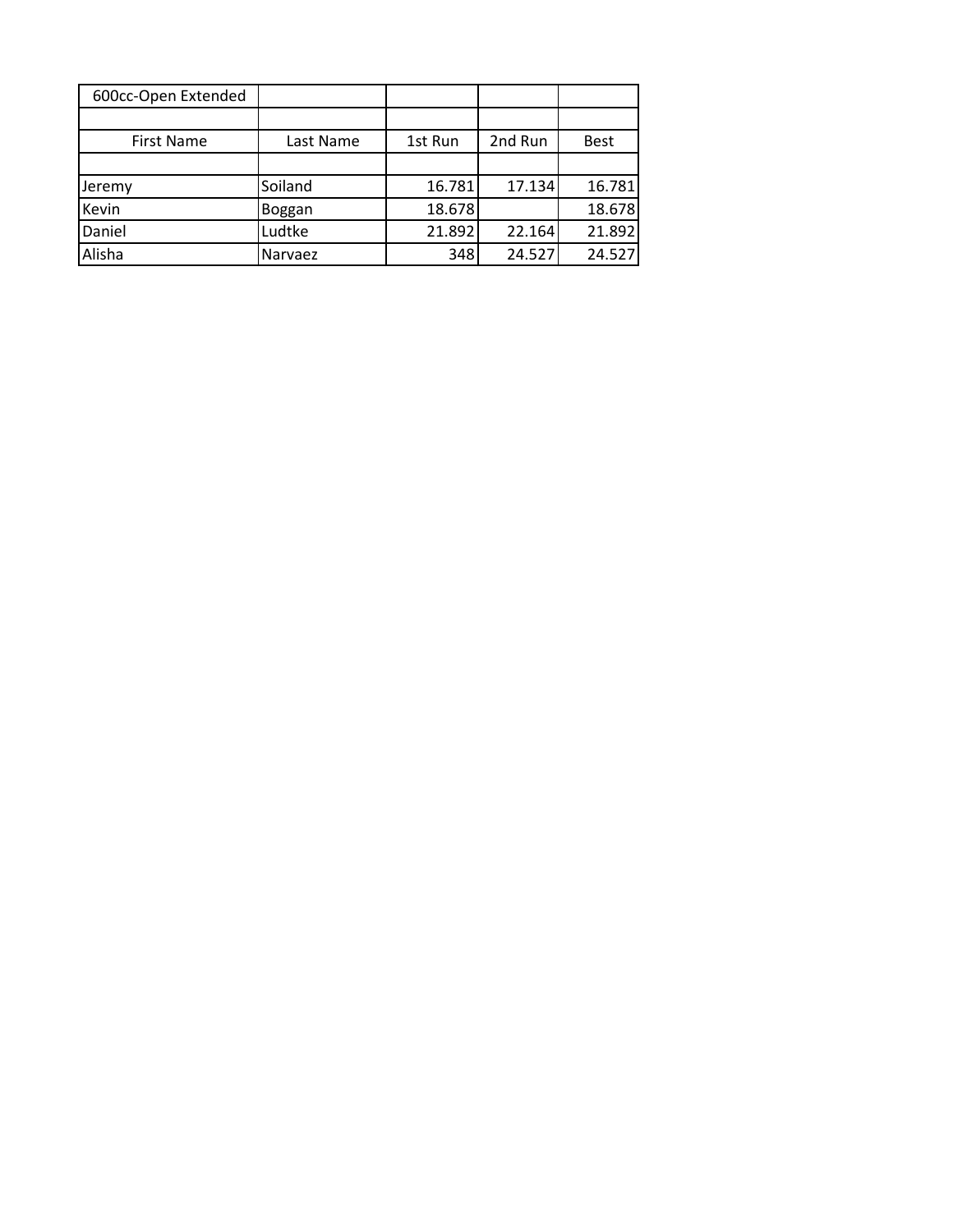| 0-550cc Women Extended |           |         |         |             |
|------------------------|-----------|---------|---------|-------------|
|                        |           |         |         |             |
| <b>First Name</b>      | Last Name | 1st Run | 2nd Run | <b>Best</b> |
|                        |           |         |         |             |
| Alisha                 | Narvaez   | 513 ft  | 25.91   | 25.91       |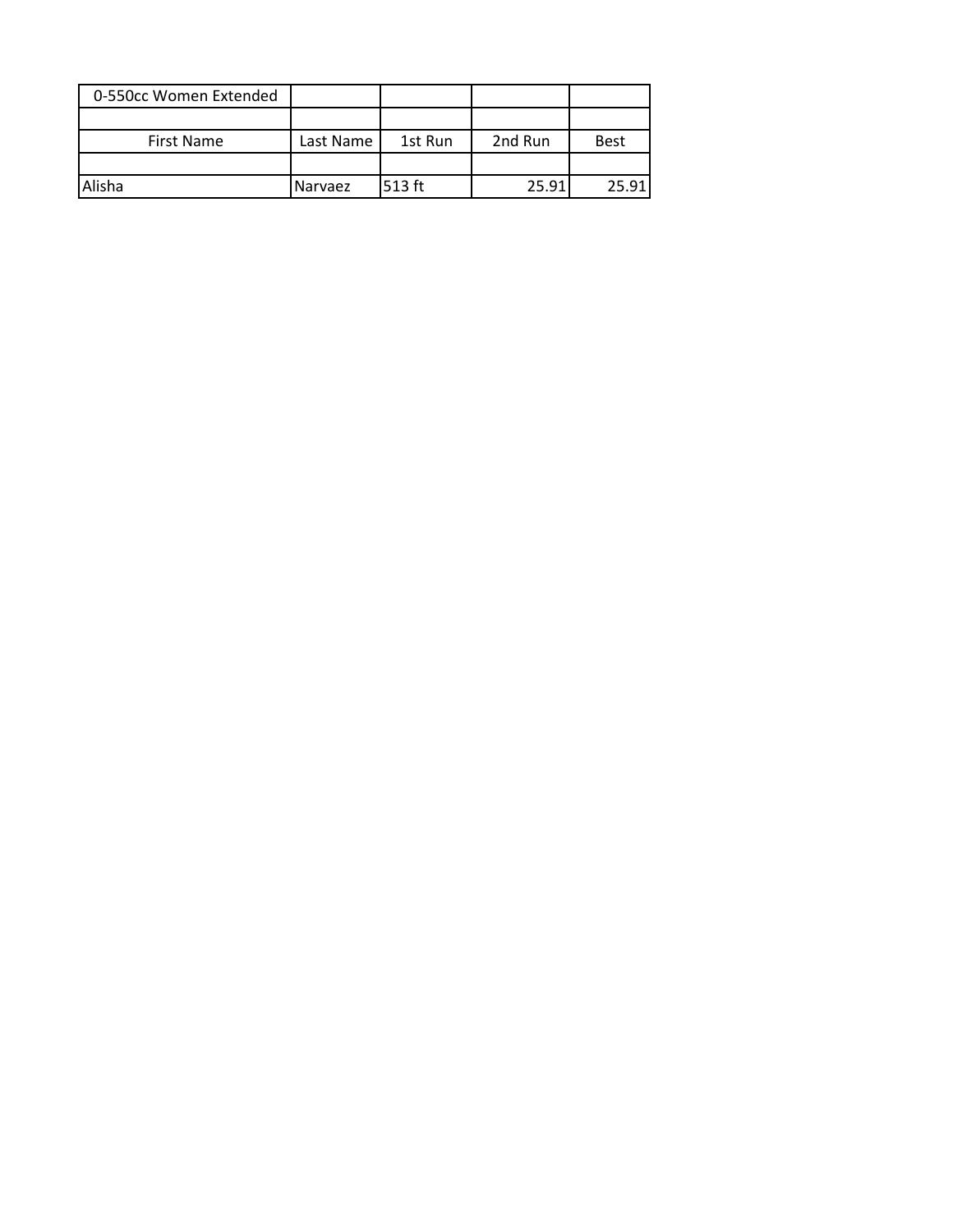| 0-51cc/Trainer    |               |         |         |             |
|-------------------|---------------|---------|---------|-------------|
|                   |               |         |         |             |
| <b>First Name</b> | Last Name     | 1st Run | 2nd Run | <b>Best</b> |
|                   |               |         |         |             |
|                   |               |         |         |             |
| Cru               | Piche         | 291     | 282     | 291         |
| Dario             | Maestas       | 243     | 276     | 276         |
| Leed              | Lulis         | 276     | 264     | 276         |
| Troy              | Marchion      | 168     | 237     | 237         |
| Harrison          | Sullivan      | 198     | 207     | 207         |
| Dawson            | Krueger       | 180     | 180     | 180         |
| Haydan            | <b>Burket</b> | 168     | 168     | 168         |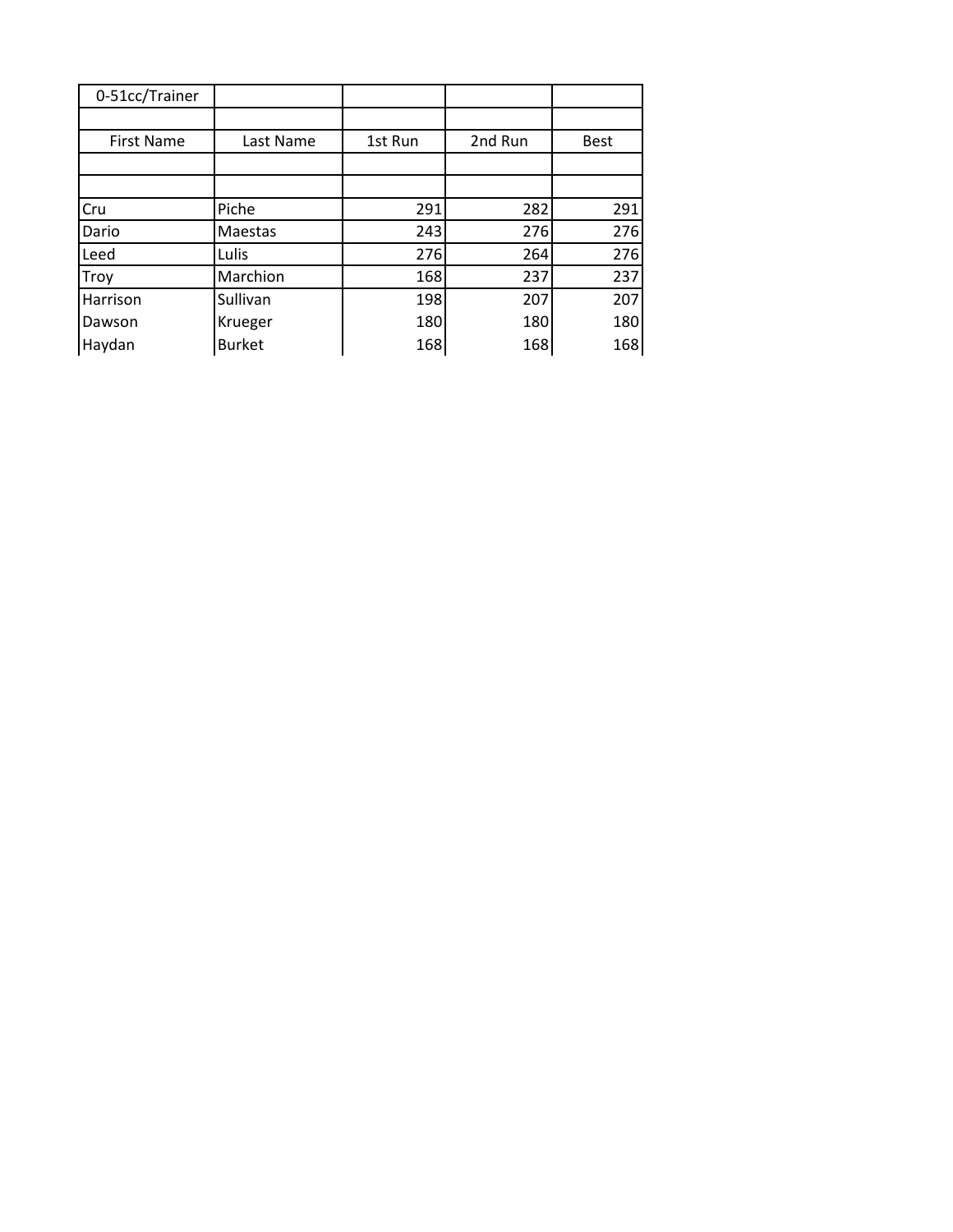## 0-550cc Women Extended

| First name | Last name | 1st | 2nd   | best  |
|------------|-----------|-----|-------|-------|
| Alisha     | Narvaez   | 513 | 25.91 | 25.91 |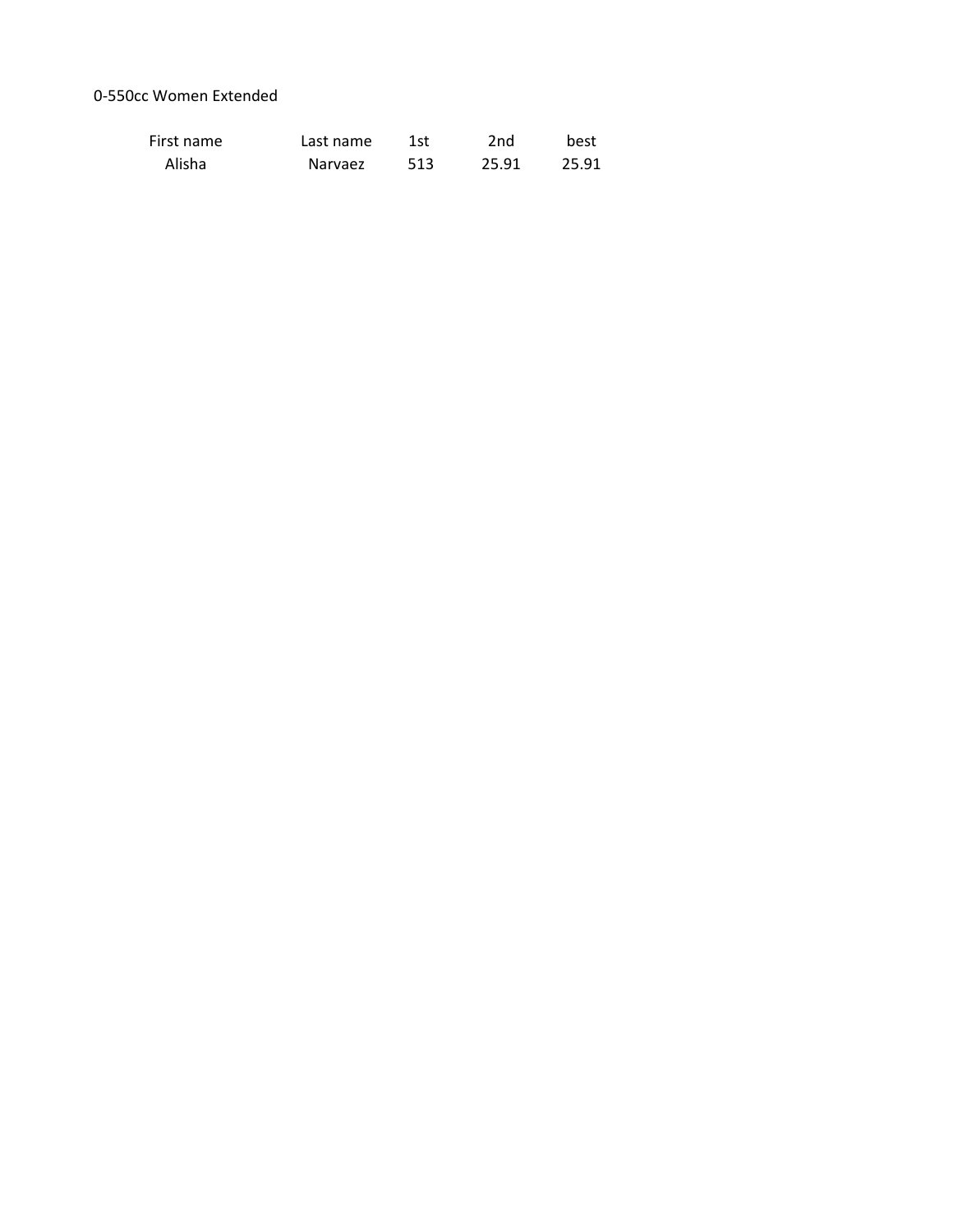| 0-65cc Stock      |           |         |         |             |
|-------------------|-----------|---------|---------|-------------|
|                   |           |         |         |             |
| <b>First Name</b> | Last Name | 1st Run | 2nd Run | <b>Best</b> |
|                   |           |         |         |             |
| Dawson            | Gondola   | 321     | 318     | 321         |
| Aiden             | Freitas   | 297     | 309     | 309         |
| Leed              | Lulis     | 303     | 285     | 303         |
| Vincent           | Eastin    | 243     | 291     | 291         |
| Akoni             | Norato    | 213     | 279     | 279         |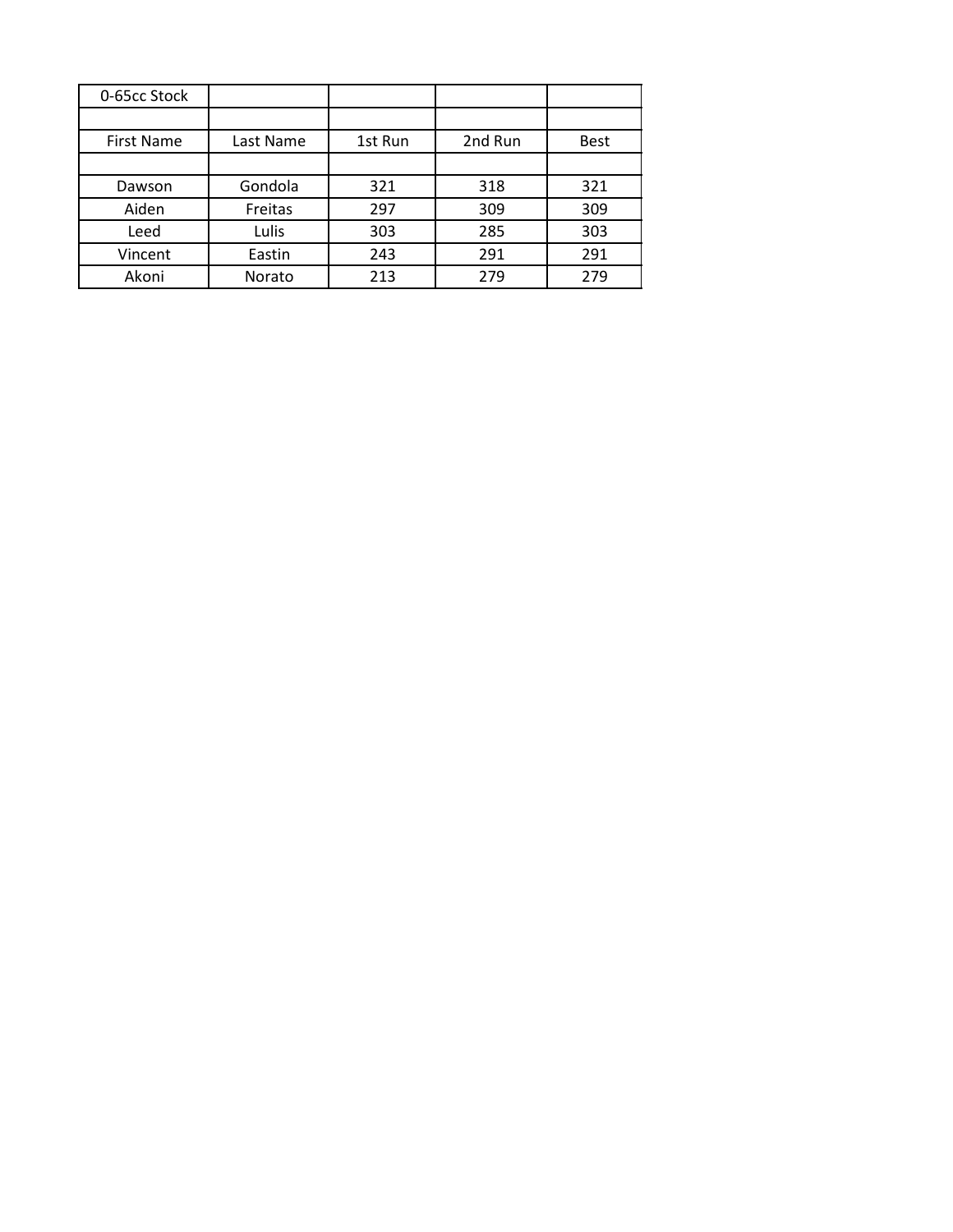| <b>First Name</b> | Last Name      | 1st Run | 2nd Run | Best |
|-------------------|----------------|---------|---------|------|
| <b>Nick</b>       | <b>Bradley</b> | 510     | 498     | 510  |
| Darius            | Visbeck        | 333     | 420     | 420  |
| Nyla              | Calia          | 378     | 435     | 435  |
| Henry             | Hutchenson     | 465     | 390     | 465  |
| Adrianna          | Perez          | 333     | 201     | 333  |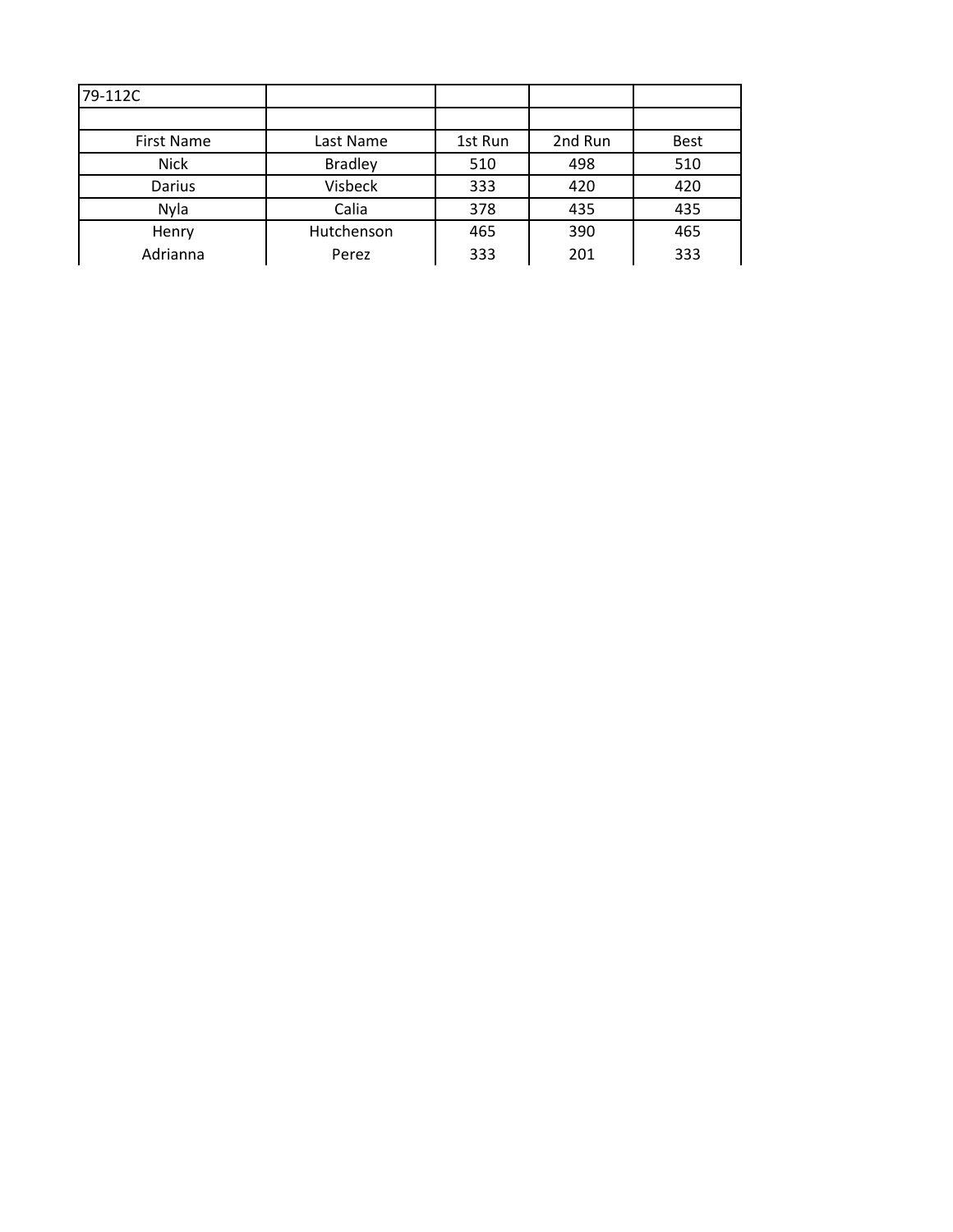| 125-250cc Stock   |                 |         |         |             |
|-------------------|-----------------|---------|---------|-------------|
|                   |                 |         |         |             |
| <b>First Name</b> | Last Name       | 1st run | 2nd run | <b>Best</b> |
|                   |                 |         |         |             |
| Anson             | Maloney         | 10.4    | 10.3    | 10.3        |
| Tyler             | Wise            | 10.87   | 14.88   | 10.87       |
| Sean              | Hartman         | 10.93   | 10.97   | 10.93       |
| Mikey             | Page            | 396     | 10.99   | 10.99       |
| Alex              | Wlasenko        | 12.92   | 10.99   | 10.99       |
| Daniel            | Posvar          | 12.5    | 11.51   | 11.51       |
| Trever            | Roland          | 13.63   | 11.6    | 11.6        |
| Jake              | Vinum           | 11.8    | 13.47   | 11.8        |
| Dominick          | Guadagni        | 12.44   | 15.87   | 12.44       |
| Michael           | Crommie         | 14.47   | 12.95   | 12.95       |
| Dakota            | <b>Ricketts</b> | 14.44   | 13      | 13          |
| Dakota            | Strand          | 426     | 13.58   | 13.58       |
| Ryan              | DuMouchel       | 549     | 14.65   | 14.65       |
| Noah              | Hines           | 14.77   | 15.66   | 14.77       |
| Isaiah            | <b>Bartlett</b> | 14.81   | 15.7    | 14.81       |
| Jeremy            | Soiland         | 14.96   | 486     | 14.96       |
| Caleb             | Leinenweaver    | 19.44   | 459     | 19.44       |
| Wyatt             | Lundell         | 411     | 22.34   | 22.34       |
| Ronnie            | Rhoads          | 390     | 342     | 390         |
| Taylor            | Fraser          | 375     | 435     | 435         |
| Adriana           | Perez           |         |         |             |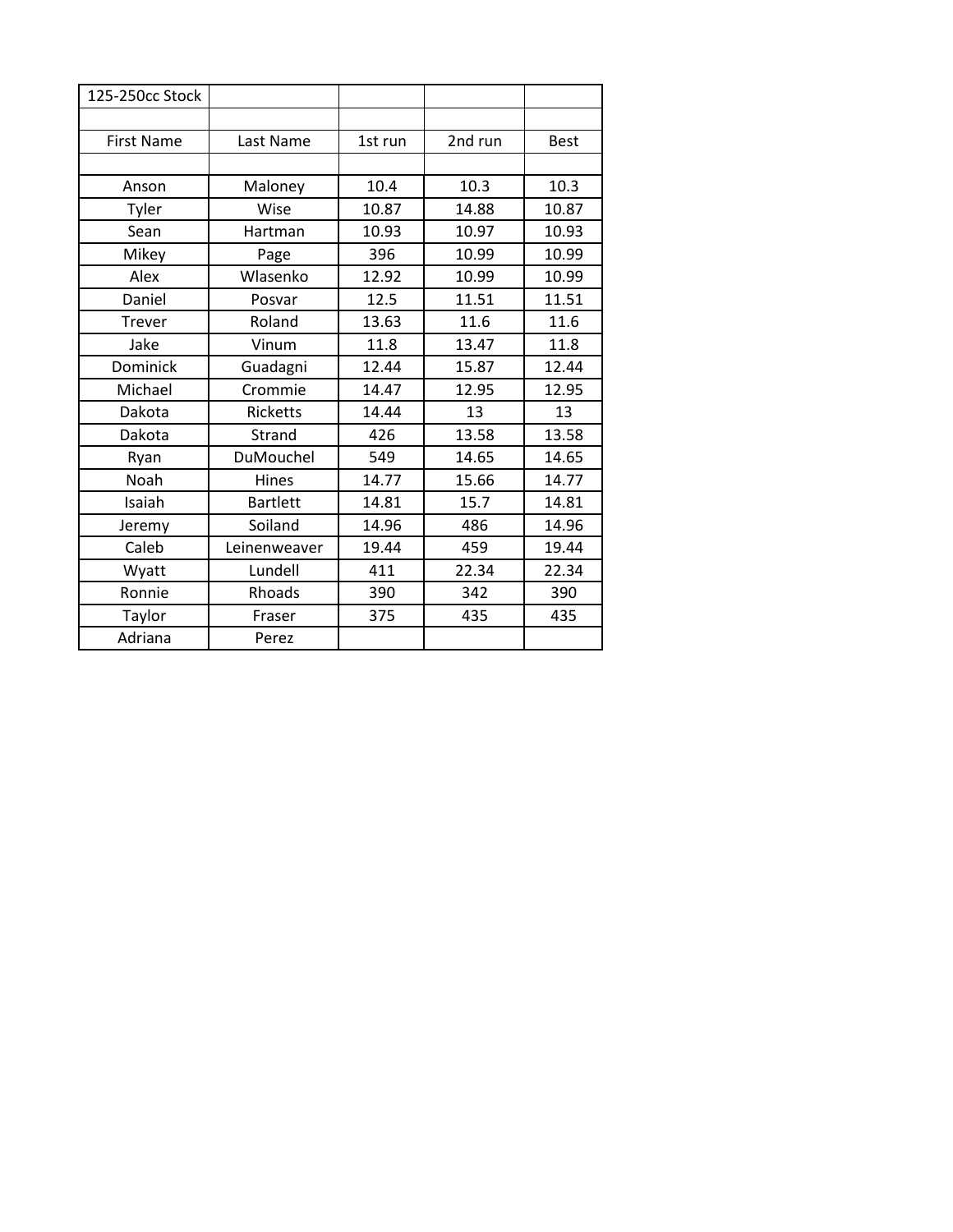## 125-250 Extended

| <b>First Name</b> | Last Name     | 1st    | 2nd    | best   |
|-------------------|---------------|--------|--------|--------|
| Jon               | Wolfson       | 18.746 | 17.753 | 17.753 |
| Joe               | <b>Maples</b> | 20.356 | 18.231 | 18.231 |
| Gabe              | Gaspar        | 23.724 | 19.3   | 19.3   |
| Jacob             | Pollinger     | 423    | 501    | 501    |